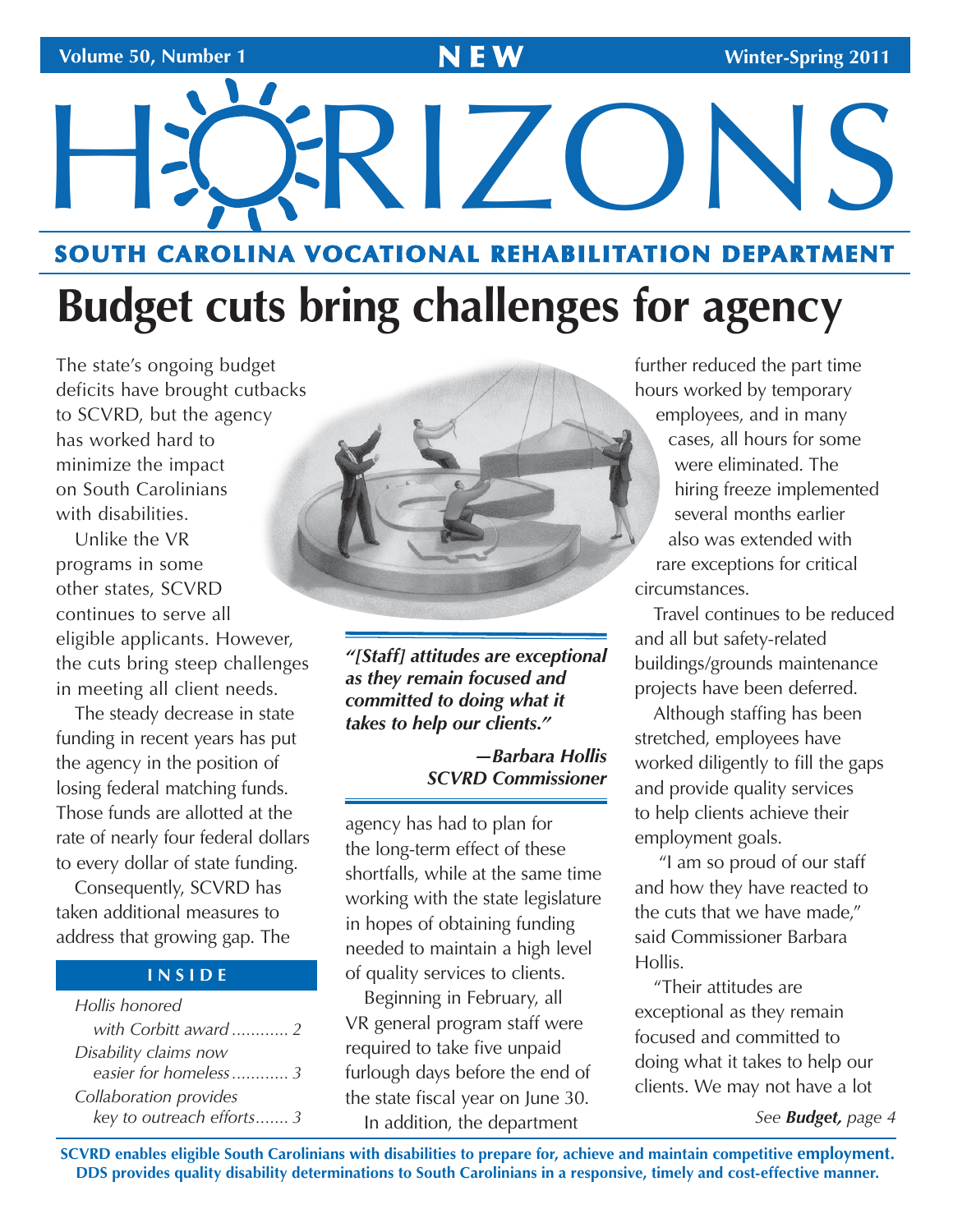### **N E W**  HÖRIZONS

**2** 

*New Horizons* is published by the South Carolina Vocational Rehabilitation Department (SCVRD), 1410 Boston Ave., P.O. Box 15, West Columbia, SC 29171-0015.

The Public Information Office provides all news and information. News materials may be reproduced with credit to *New Horizons.* 

SCVRD distributes *New Horizons* free by mail. Subscription requests or changes of address may be sent to the Public Information Office at the above address, telephone (803) 896-6833 or e-mail info@scvrd.state.sc.us

In accordance with federal and state laws, SCVRD does not discriminate against any race, color, sex, national origin, age or disability in employment or in provision of services.

### **Agency:**

Derle A. Lowder Sr., chairman, Sumter Dr. Roxzanne Breland, vice chair, Greenville Barbara G. Hollis, secretary, Columbia Timothy W. Evatt, Pendleton Rhonda J. Presha, Elgin Alease G. Samuels, Walterboro Joseph A. Thomas, Conway

> **SCVRD:**  Commissioner—Barbara G. Hollis Editor—Sharon H. Kelly

**Beaufort: (843) 522-1010** *organization's Action Council.* **Berkeley-Dorchester (Moncks Corner):** (843) 761-6036; (866) 297-6808 (Toll free) Camden: (803) 432-1068<br>(866) 206-5280 (Toll free)

Charleston: (843) 740-1600

(866) 443-0103 (Toll free)

Columbia: (803) 782-4239

Lyman (The Bryant Center): (864) 249-8030

(800) 849-4878 (Toll free)



Anderson: (864) 224-6391) **Human Services Conference and James Starnes, president of the** *Commissioner Barbara Hollis displays the Otis A. Corbitt Leadership*  **SCVRD Offices:** *and Community Service Award. She is flanked by Willie Bethune, (All numbers have TDD capability.) left, director of the annual Cross-Cultural Mental Health and*  $\frac{\text{Alken: (803) 641-7630}}{2000}$ 

# (866) 206-5280 (Toll free) **Hollis honored with Corbitt award**

 Conway: (843) 248-2235 The Action Council for Cross by Dr. Corbitt, is a broad-Florence: (843) 662-8114 **Cultural Mental Health and** based educational forum Gaffney: (864) 489-9954  $(866)$  451-1481 (Toll free) Human Services recently that promotes awareness, Hollis with its Otis A. Corbitt (866)  $443-0162$  (Toll free) Hollis with its Otis A. Corbitt pertaining to racial, ethnic, Hartsville: (843) 383-2662 Laurens (Clinton): (864) 833-4121 Service Award. differences that affect the Greenville: (864) 297-3066 **honored Commissioner Barbara** knowledge and skills Greenwood: (864) 229-5827 Hartsville: (843) 383-2662<br>Lancaster: (803) 285-6909 **Leadership and Community** 

commitment to cultural  $(888)$  322-9391 (Toll free) exemplary way she approaches their families. Marlboro (Bennettsville): (843) 479-8318 **people regardless of their** Hollis met Corbitt when she **Hollis** met Corbitt when she Rock Hill: (803) 327-7106 **Willie Bethune, director of the** unserved and underserved **Health and Human Services** West Columbia: (803) 896-6333<br>(866) 206-5184 (Toll free) commitment to cultural treatment and recovery of Sumter: (803) 469-2960 **Health and Human Services** am delighted to see his work Walterboro: (843) 538-3116  $(888)$  577-3549 (Toll free)  $\qquad \qquad$  Conference. being carried on through this  $L_{\text{Exmpton-Richland}}$  Lexington-Richland She was chosen for "her assessment, diagnoses, Oconee-Pickens (Seneca): (864) 882-6669 circumstances, background first started her career.<br>
(866) 313-0082 (Toll free) circumstances, background first started her career. (866) 313-0082 (Toll free) or cultural heritage," said "His compassion for the Orangeburg: (803) 534-4939 Spartanburg: (864) 585-3693 **annual Cross-Cultural Mental** (866) 451-1480 (Toll free)

**www.scvrd.net** The organization, founded organization," she said.

| sensitivity demonstrated by the people with mental illness and that promotes awareness, knowledge and skills spiritual and other cultural

"His compassion for the was an inspiration then and I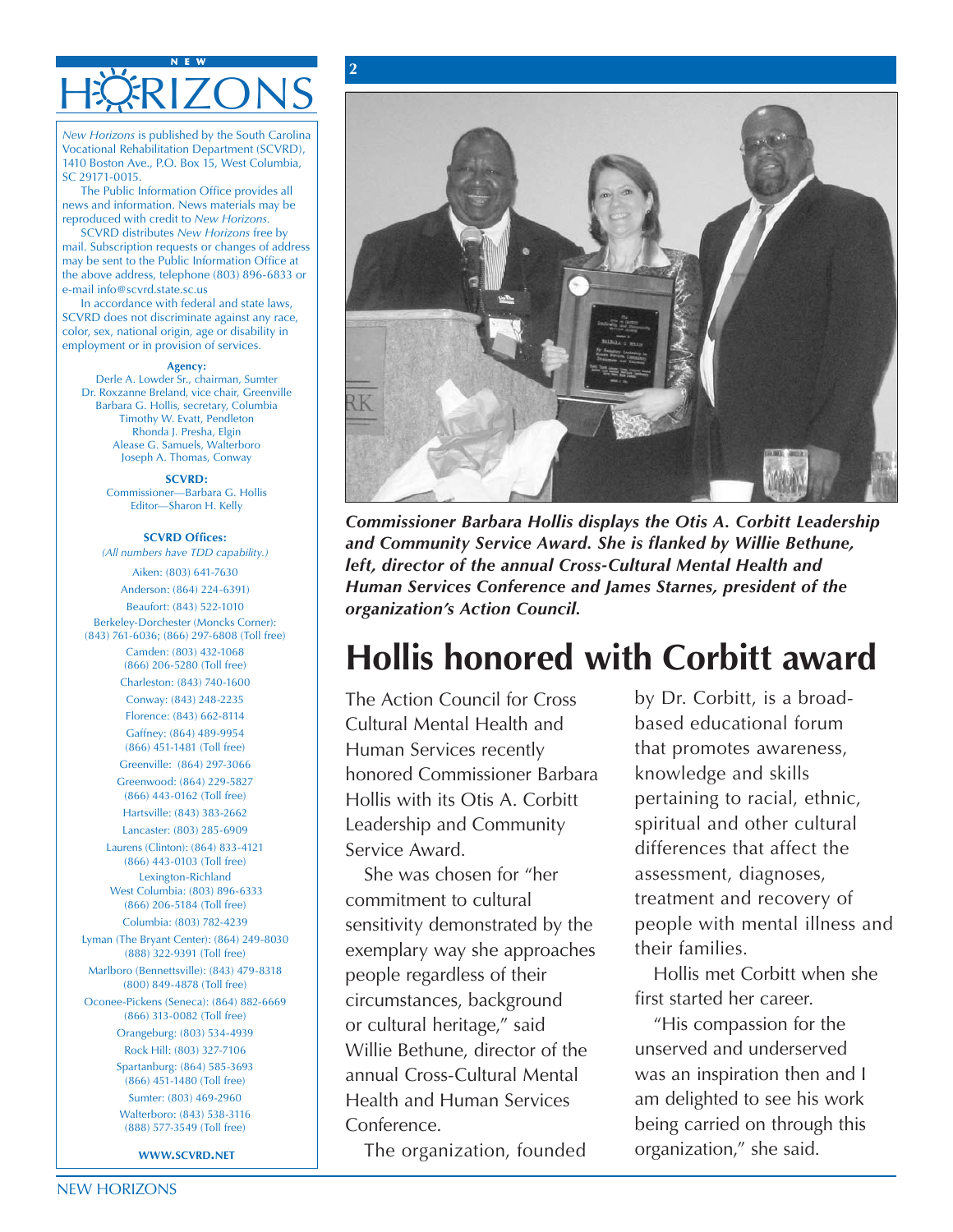# **Disability claims now easier for homeless**

 South Carolinians who are homeless now have better access to the Social Security disability claim system thanks homeless or at risk of being to a new program.

 People who are homeless, or who are returning to the community from institutions such as jails, prisons, or hospitals can find access to the claim process for Supplemental Security Income and Social Security Disability Insurance have mental health issues extraordinarily challenging.

 Access and Recovery (SOAR) The SSI/SSDI Outreach, initiative offers training, technical assistance and strategic planning to help



 navigate the complicated application process.

 The initiative involves a Services, the S.C. Department addition to prison systems, homeless shelters and free partnership among the Social Security Administration, Disability Determination of Mental Health and the Veterans Administration, in clinics.

 Case managers, entitlement specialists and other interested  application process and serve as official representatives for the applicants. Mental health centers and free clinics will provide medical summaries parties will be trained on the SSI/SSDI disability and functional evidence that will be considered in the disability claim.

 SSA field offices and DDS will expedite SOAR claims.

SOAR is currently used in 34 states and has increased the percentage of claims meeting the criteria for allowance that are approved on initial application.

 The initiative is being piloted in Charleston, Greenville and Columbia.

# **Collaboration provides key to outreach efforts**

Disability Determination Services and the general program have joined forces in a creative effort to save money while continuing to present information to the public and the medical community about SCVRD, DDS and the Social Security Administration.

Traditionally, one of the ways we have gotten the word out about our services is to offer it at statewide conferences as exhibitors. Although it's an

effective method, it involves costs for exhibit fees and, in some cases, overnight travel.

Instead, general program and DDS staff members have collaborated to provide presenters at many conferences, including the annual meetings of the S.C. Health Insurance Managers Association and the S.C. Association of Family Physicians.

In addition, general program and DDS staff members have

given presentations to the S.C. Department of Mental Health, the National Alliance on Mental Illness, Blue Cross and Blue Shield of South Carolina, the South Carolina Brain Injury Association and the S.C. Psychological Association.

Since there is no charge to provide presentations, SCVRD is able to continue providing education and information to the community and the people we serve.